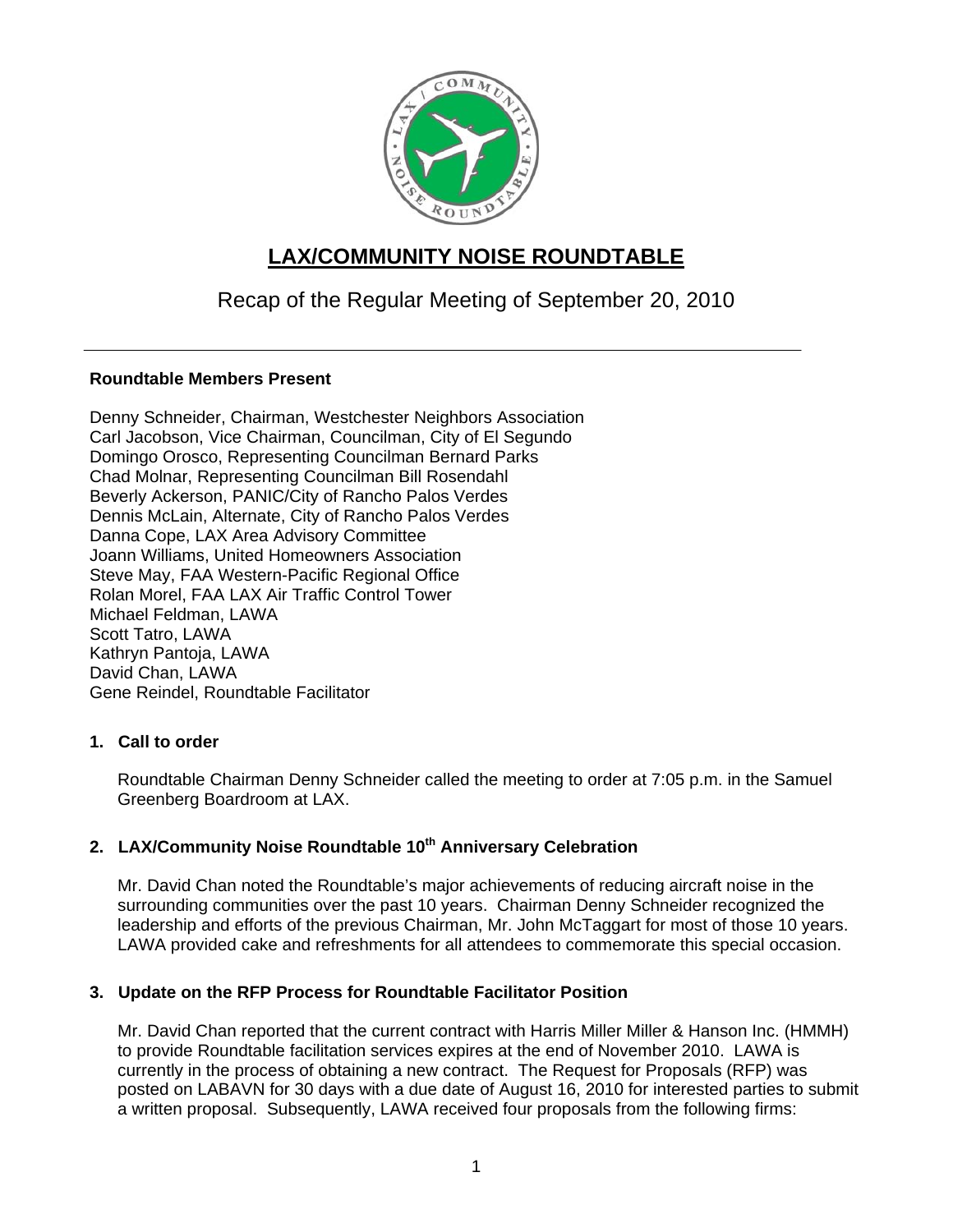- HMMH
- ESA Airports
- Wyle
- BridgeNet

All four firms have passed the City's administrative requirements. LAWA is currently reviewing the written proposals and expects to finish the review by the end of September. Oral interviews will be conducted in the middle of October 2010. After the interview process, LAWA will recommend to the BOAC, in December, the best qualified firm for contract award.

## **4. Work Program Item IA. – Low-Frequency Noise (LFN)**

Gene Reindel gave a brief presentation on low-frequency noise with the intent of providing the members a better understanding on the subject. The presentation also includes summaries of HMMH and PARTNER studies on LFN. The PARTNER Low-Frequency Noise Study is available on-line at: <http://web.mit.edu/aeroastro/partner/news/lfn-rpt.html>

The studies revealed the following findings:

- Low-frequency sounds propagate further than high-frequency sounds
- Low-frequency noise can induce "feelable" vibrations in residences
- Residences located near runways can experience high levels of low-frequency noise from aircraft
- Standard sound insulation treatments do not sufficiently reduce low-frequency noise
- C-weighted maximum noise level metric is most effective for screening possible low-frequency problems
- C-weighted noise levels correlate with induced vibrations and resident ratings of annoyance
- C-weighted maximum noise level of 80 dB is recommended for screening threshold of lowfrequency noise problems

Mr. Chan described the capabilities of LAWA's new Airport Noise and Operations Monitoring System (ANOMS) to measure and report aircraft low-frequency noise events. He also presented the LFN data received from the system, which include the number of C-weighted noise events obtained during the first three weeks of August 2010 that correlated to aircraft flight tracks at a number of fixed noise monitoring sites near LAX. Initial review of the data seems to indicate monitors that were closer to the aircraft registered more noise events than those that were further out.

Member Danna Cope asked whether noise affecting Mar Vista residents could be related to lowfrequency noise from aircraft ground operations. Ms. Kathryn Pantoja stated that the noise affecting that community is likely coming from aircraft arriving from the north and the west that fly over the Santa Monica VOR.

Chairman Schneider mentioned that the presentations raise the question of whether CNEL is the right metric given the high number of C-weighted events outside the noise impact contour.

Member Cope inquired whether LAWA can install a monitor in Ladera Heights to measure lowfrequency noise. Mr. Chan indicated that the difficulty would be the ability to differentiate vibration from aircraft operations and other community noise sources such as buses since the proposed monitor is located further out from the airport.

#### **5. Work Program Prioritization**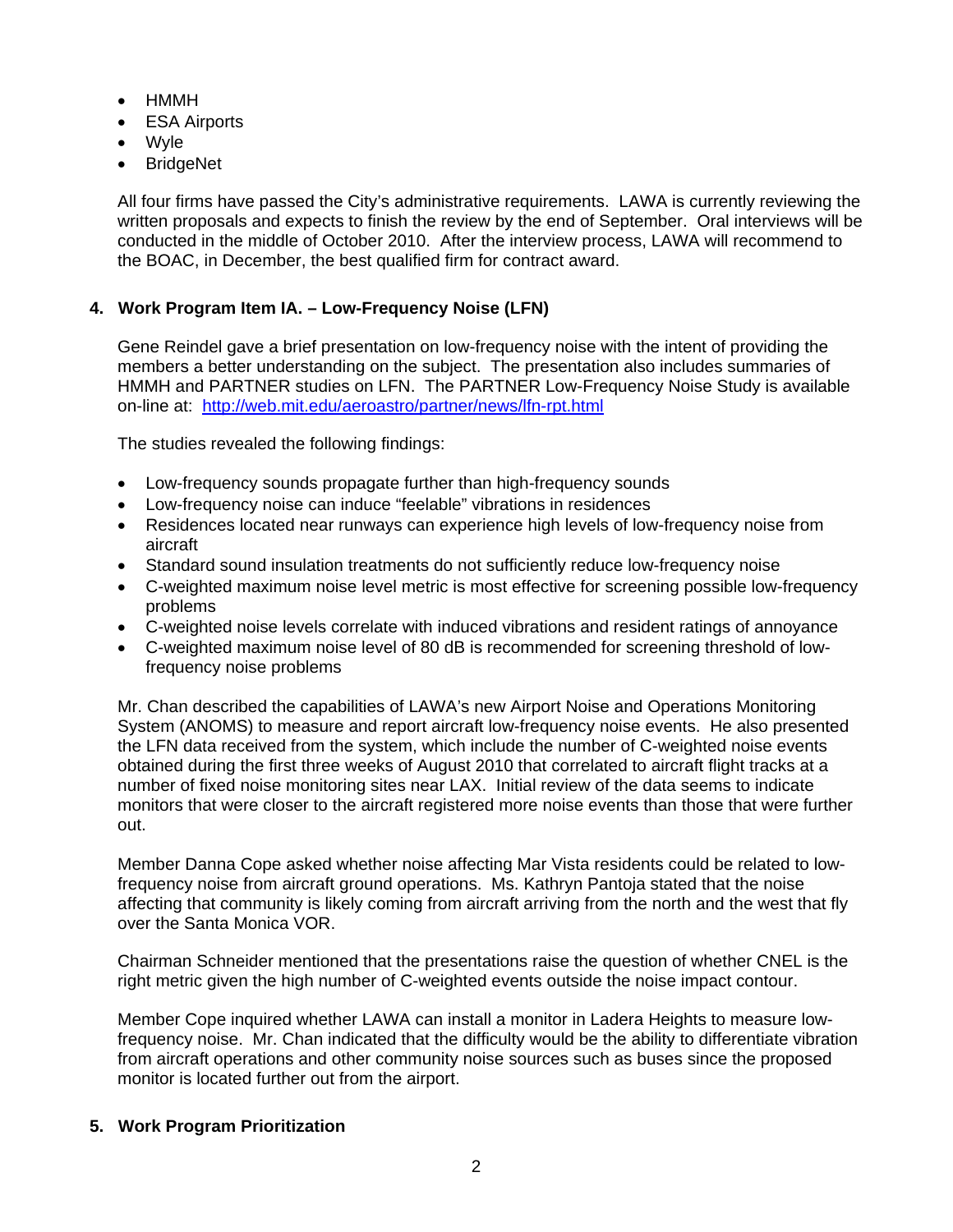Mr. Reindel mentioned that only four Roundtable members had returned the Work Program prioritization forms as a result from the effort to re-prioritize the work program. Mr. Reindel recommended the Roundtable not update the prioritization at this time until sufficient changes have occurred to warrant the update. Chairman Schneider and the members agreed with Mr. Reindel's recommendation.

## **6. Aviation Noise News Update**

The following is a summary of the news update that Mr. Reindel provided to the Roundtable.

**FAA Reauthorization Bill -** Congress passed another bill to extend the FAA's operating authority through September 30, 2010. This is the  $15<sup>th</sup>$  extension since the last full authorization expired in 2007. (Note: Subsequently, Congress passed the  $16<sup>th</sup>$  extension which will allow the FAA to operate under current authorization until December 31, 2010.) In addition, during the Airport Association of Airport Executives-National Airports Conference opening session on Monday, September 20, 2010, the panel members unanimously responded with a "no" when asked if they believed the Reauthorization Bill would be passed this calendar year. The members also indicated that if the Bill is not passed this year, the legislators will have to restart the process to get the Bill passed next year. The panel included representation from the Federal Aviation Administration, Transportation Security Administration, Air Transportation Association, General Aviation Manufacturers Association, and large and small airports.

**Airport Cooperative Research Program -** The ACRP Oversight Committee selected three airport noise projects for study for fiscal year 2011, as shown below, one of which was recommended by the Roundtable for research consideration (see 02-35).

02-31: Assessing Acoustical Materials Used in Airport Residential Sound Insulation Programs

#### *02-35: Understanding Public Perceptions of Aircraft Noise and Noise-Induced Sleep Disturbance*

02-37: Evaluating the Accuracy of the Integrated Noise Model for General Aviation Jet Aircraft

Panels for managing these projects are being formed at this time. For additional information go to the following website: [http://onlinepubs.trb.org/onlinepubs/acrp/acrp\\_announcement2011.pdf](http://onlinepubs.trb.org/onlinepubs/acrp/acrp_announcement2011.pdf) 

The ACRP is accepting problem statements for fiscal year 2012 until February 2011.

**Airport Noise Program Best Practices -** The Vancouver Airport Authority and Wyle prepared a report on "best practices" of airport noise programs. The report categorized noise management program measures into the following:

- Land Use
- Ground Operations
- Flight Procedures
- Monitoring
- Communications

The report is available at the following website: [http://www.wyle.com/ServicesSolutions/science/EMMA/AcousticandVibrationConsulting/Resource](http://www.wyle.com/ServicesSolutions/science/EMMA/AcousticandVibrationConsulting/Resources/DocumentLibrary/Documents/NoiseManagementProgramPractices4-10%20Final.pdf) [s/DocumentLibrary/Documents/NoiseManagementProgramPractices4-10%20Final.pdf](http://www.wyle.com/ServicesSolutions/science/EMMA/AcousticandVibrationConsulting/Resources/DocumentLibrary/Documents/NoiseManagementProgramPractices4-10%20Final.pdf) 

**White House Announcement –** President Obama announced a \$50 billion infrastructure program to expand and renew airports, roads and railways. The airport portion of the program will help fund transition to NextGen. The program needs approval from Congress to proceed.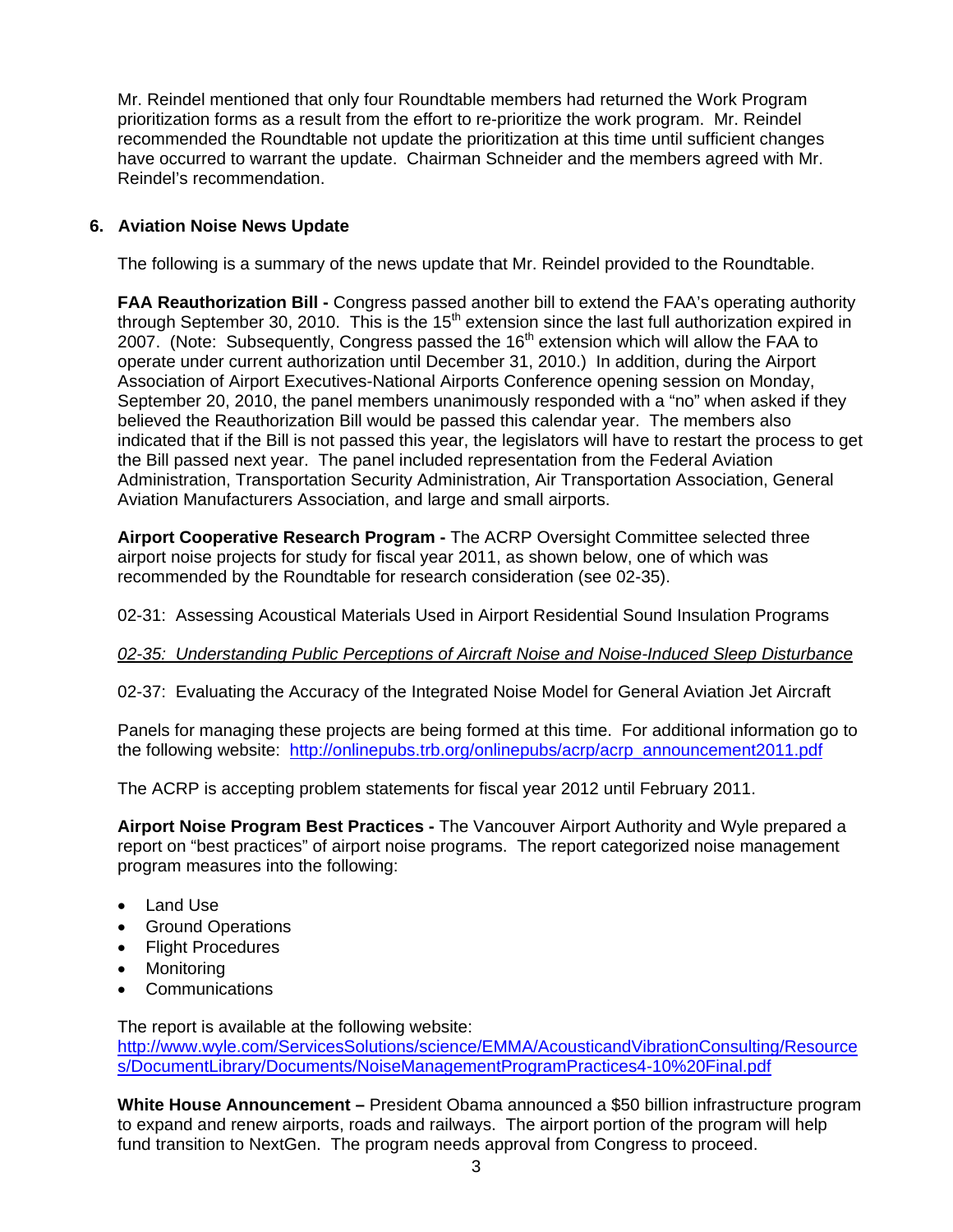#### **7. Roundtable Member Discussion**

#### **Proposed Airspace Classification Change at Long Beach Airport**

Member Beverly Ackerson voiced her concerns about the FAA's proposed change of the airspace classification from a Class D to a Class C at Long Beach Airport. Her main concern is that the Class C airspace will cover a larger area and may result in changing the existing aircraft routes that were developed to avoid aircraft flying over the Palos Verdes Peninsula. She added that the proposed change would adversely impact the Peninsula since flight training activities involving small planes and helicopters would also be moved to the Peninsula's coastline resulting in more noise over that area. She is requesting the FAA conduct a "complete study" to determine the potential effects of this change on the various areas including the Peninsula.

Mr. Steve May introduced Mr. Rex MacLean who is from the FAA Air Traffic Organization based in Seattle to address the concerns of this proposed change.

Mr. Michael Feldman asked the FAA to start by describing the difference between Class C and Class D airspace designations.

Mr. MacLean stated that the purpose of the proposed change is to increase safety at Long Beach Airport. Currently, FAA does not provide aircraft separation services for Visual Flight Rules (VFR) aircraft operating in the Class D airspace. Pilots operating under VFR in Class D must rely on their own vision and judgment for aircraft separation. In the Class C airspace, FAA provides separation services for all aircraft. With the proposed change in place, the FAA can then separate traffic and provide safe distances between all aircraft in the airspace.

Scott Tatro inquired if this proposed change will affect LAX operations. Mr. MacLean responded that it "should not."

Member Ackerson stated that the area to the west of the proposed Class C airspace will have more traffic problems as some pilots may fly over that area to avoid communicating with the FAA air traffic controllers in the proposed Class C airspace. Mr. MacLean responded that the cost of fuel would likely prevent pilots from deviating from their prescribed routes.

Chairman Schneider commented that this reclassification of the airspace may change pilot behaviors and asked if the FAA should consider increasing the size of the proposed Class C airspace.

Mr. MacLean stated that the FAA would need to justify the size and that the purpose of this project is to provide better aircraft separation services which would increase safety at Long Beach Airport. He added that comments for this project are due on September 21, 2010 and that the project will result in one of the three options: 1) stop, 2) refine, or 3) present as proposed and proceed to rulemaking.

Member Ackerson stated that she is against this proposed change because it will affect traffic to the west.

Mr. Dennis McLain stated that the City of Rancho Palos Verdes is monitoring this project and will submit a comment letter to the FAA. He suggested that the Roundtable send a letter to the FAA asking them to evaluate the potential impacts of this proposed change.

Chairman Schneider indicated that rather than sending a letter now to meet the deadline, he believes it would be better for members to get involved at the next phase of the project since more resourceful information will be available at that time.